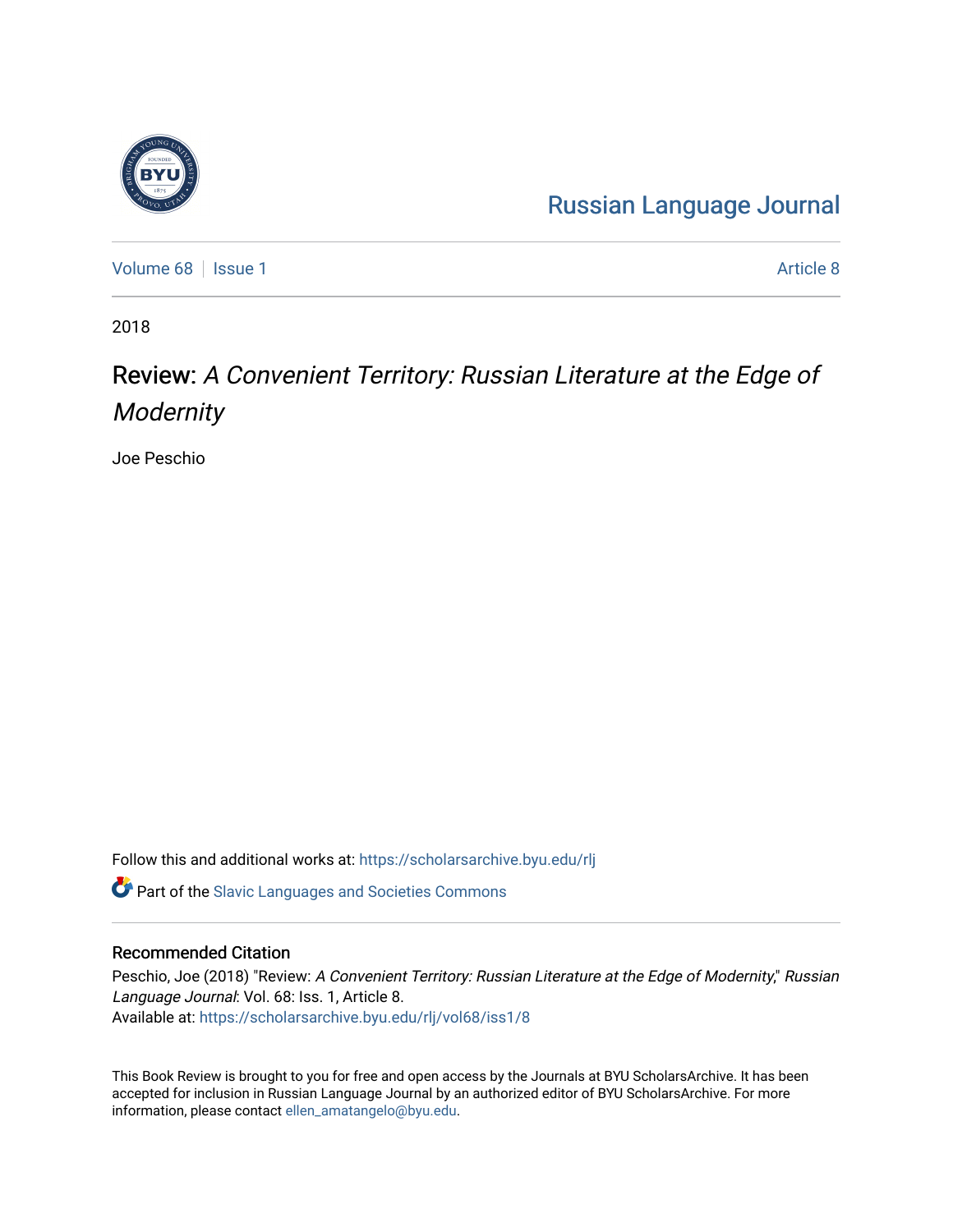## **Kopper, John M., Michael Wachtel, eds. 2015.** *A Convenient Territory: Russian Literature at the Edge of Modernity. Essays in Honor of Barry Scherr***. Bloomington, IN: Slavica. 393 pages.**

The Festschrift is an odd, performative genre, and it tends to comprise loose collections of gestures—gestures of gratitude, gestures of respect, gestures of celebration. Not so with this Festschrift. With only a few exceptions, the works here are very form- and literature-centric, something as rare these days as it is welcome. This is as good a reflection as any of the honoree's place in our field. As the astonishing bibliography of Barry Scherr's works at the end of the book attests, he has been a strong force in formal analysis, poetics, exact methods, and, in general, empirically minded literary scholarship since the 1970s. Unlike most Festschrifts, this book could stand on its own (that is, even without the honoree): it has a scholarly unity of purpose, and it is meticulously and expertly edited. That is not to say that there is not a broad range of topics taken up in the book, however—articles that explore other aspects of Scherr's scholarly legacy on Soviet film and science fiction appear alongside formal analyses. Like the best Festschrifts, it provides a snapshot of our field at this moment in time.

Lacking the space here to engage every one of the twenty-one superb articles that compose this book, I will touch on just a few of the pieces that I found particularly intriguing. Michael Wachtel, one of the volume's editors, takes on an astonishingly understudied subject in his "The Russian Caesura: Rhythm, Syntax, and Semantics." Moving from Lomonosov through Sumarokov to Zhukovsky, Pushkin, and Blok, Wachtel addresses a simple but difficult question: "Does the caesura contribute to the meaning of poetry and, if so, how?" (21). While he provides a number of intriguing answers to this question, I think the more important point of the article is a methodological one. By focusing primarily on how poets innovated by manipulating the connection of caesurae to syntactic breaks within the very narrow constraints of the hexameter line, Wachtel argues by example that syntactic analysis reveals